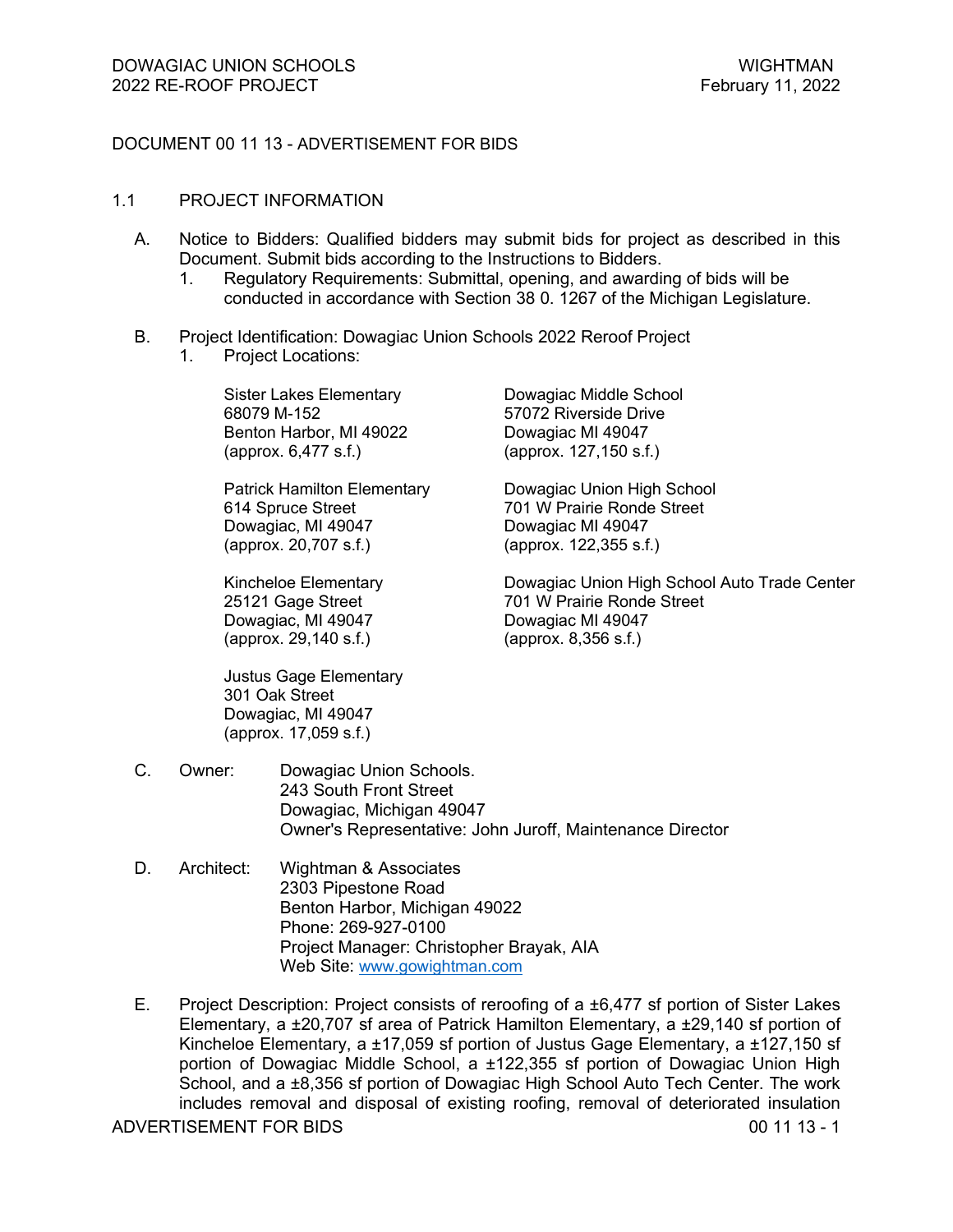and roof edge, supporting of existing ductwork and reflashing ductwork at all wall penetrations. The work also includes installation of new insulation, PVC roofing, roof edge, termination bars, roof drains, shingle or metal roofing where indicated, etc. to provide full, complete weatherproof installation with a 20 year warranty.

- 1. Project cost range for base-bids for all locations combined is anticipated to be ±\$xxx,xxx excluding identified alternates.
- F. Construction Contract: Bids will be received for the following Work:
	- 1. General Contract (all trades).
- G. The Owner reserves the right to award the project to multiple General Contractors on a per school basis.
- H. This project is being funded in part through a Federal grant from the America Rescue Plan (ARP), Elementary and Secondary School Emergency Relief Fund (ESSER III) The CONTRACTOR shall comply with all requirements of this granting agency.

The bidder's attention is called to the "Notice of Requirement for Affirmative Action to ensure Equal Employment Opportunity" (Executive Order #11246), contained in the bid documents, which sets forth, in part, goals and timetables for the employment of women and minorities in the project area. CONTRACTORs must apply every "good faith effort" to see that minorities and women comprise a portion of each construction trade on this project and to the maximum extent feasible, lower income persons are given employment opportunities and businesses located in the community are given contract opportunities.

CONTRACTORS and subcontractors are required to pay not less than the prevailing rates established by the U.S. Department of Labor, which are included in the project specifications. Information explaining other prevailing wage laws which apply to this work are also contained in the project specifications. The CONTRACTOR must comply with the Davis Bacon Act, July 2, 1965 (Title 40S 276A), the Equal Employment Opportunity Act, September 28, 1965, No. 11246, all United States Department of Labor regulations and Standards Title 29, 1, 2, 5 and Title 18 U.S.C. Section 874 known as "Anti-Kickback Act", and the Federal Occupational Safety and Health Act of 1970.

## 1.2 BID SUBMITTAL AND OPENING

- A. Owner will receive sealed lump sum bids until the bid time and date at the location given below. Owner will consider bids prepared in compliance with the Instructions to Bidders issued by Owner, and delivered as follows:
	- 1. Bid Date: March 10, 2022.
	- 2. Bid Time: 2:00 p.m., local time.
	- 3. Location: Dowagiac Union Schools, 243 South Front Street (Second Floor), Dowagiac, MI 49047.
- B. Bids will be thereafter publicly opened and read aloud.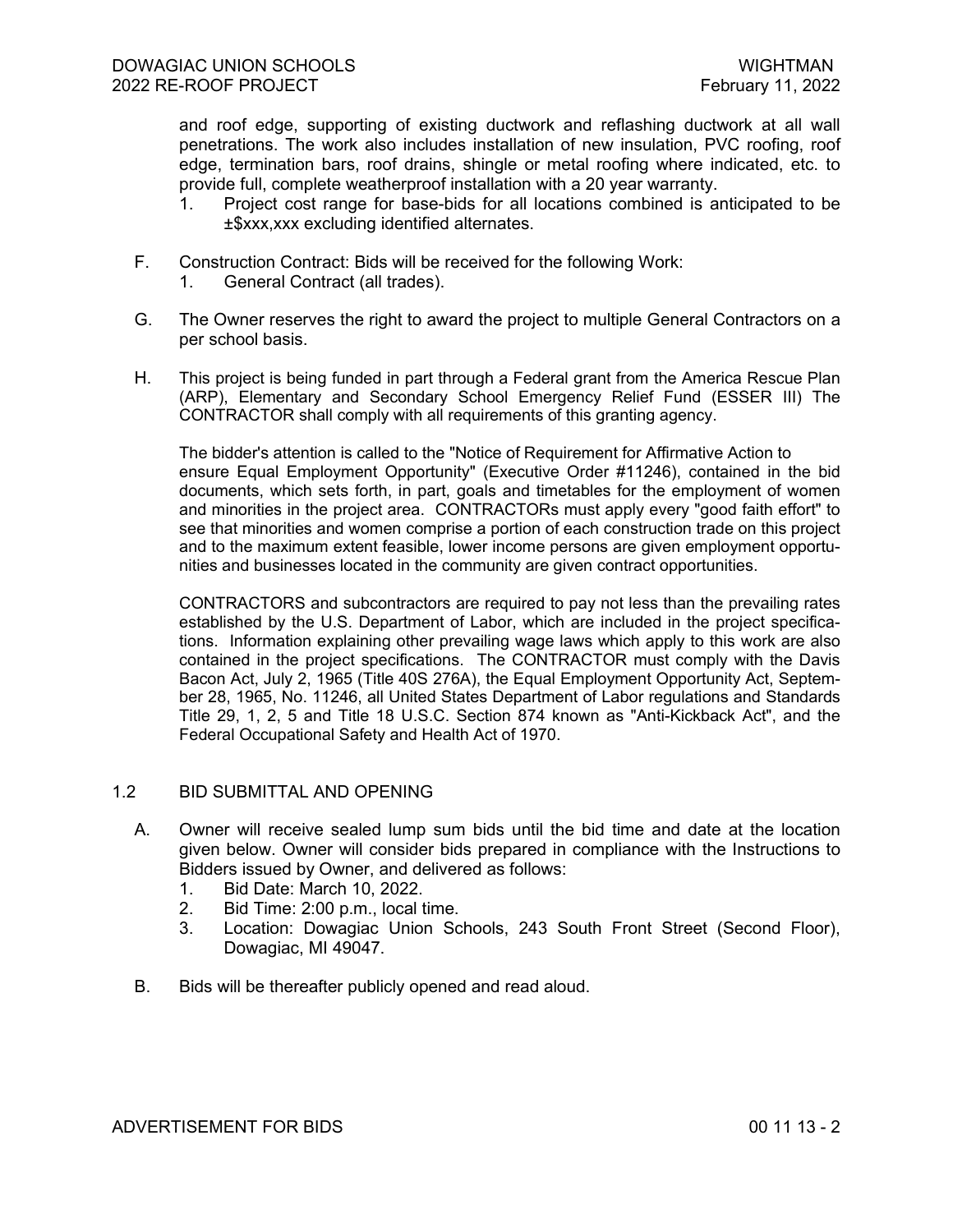- C. All bids must be accompanied by a sworn and notarized statement disclosing any familial relationship between the owner or any employee of the bidder and any member of the board, intermediate school board, or board of directors or the superintendent of the school district, intermediate superintendent of the intermediate school district, or chief executive officer of the public-school academy. The Familial Disclosure Statement is provided in Section 00 43 24.
- D. All bids shall be accompanied by Affidavit of Compliance Iran Economic Sanctions Act in compliance with "Iran Linked Business" within the meaning of the Economic Sanctions Act, Michigan Public Act No. 517 of 2012. The Board of Education shall not accept a bid that does not include the Affidavit of Compliance. The Affidavit of Compliance is provided in Section 00 43 25.

## 1.3 BID SECURITY

A. Bid security shall be submitted with each bid in the amount of five (5) percent of the bid amount. No bids may be withdrawn for a period of 60 days after opening of bids. Owner reserves the right to reject any and all bids and to waive informalities and irregularities.

## 1.4 PREBID MEETING

- A. Prebid Meeting: See Document 002513 "Prebid Meetings."
- B. Prebid Meeting: A Prebid meeting for all bidders will be held at Dowagiac Union Schools, 243 S. Front Street, Dowagiac, MI 49047, and then move to each project site on Thursday, February 17, 2022, at 11:00 a.m., local time. Upon conclusion of the meeting, a site visit will be conducted to review existing conditions. Prospective bidders are urged to attend the meeting and the site visit.
	- 1. Bidders' Questions: Architect will provide responses at the Prebid conference to bidders' questions received up to two business days prior to conference.

## 1.5 DOCUMENTS

- A. Printed Procurement and Contracting Documents available at a cost of \$200 per set plus \$10 shipping fee: Obtain after February 11, 2022, at the following location:
	- 1. Wightman, 2303 Pipestone Road, Benton Harbor, MI 49022
- B. Online Procurement and Contracting Documents: Obtain access after February 11, 2022, by contacting the following:
	- 1. Dodge Lead Center: www.dodgeprojects.construction.com<br>2. Builders Exchange of Michigan: https://home.grbx.com/
	- Builders Exchange of Michigan: https://home.grbx.com/
	- 3. Wightman Bidding Website: https://bids.gowightman.com/
- C. Viewing Procurement and Contracting Documents: Examine after February 11, 2022, at the following location:
	- 1. Wightman, 2303 Pipestone Road, Benton Harbor, MI 49022